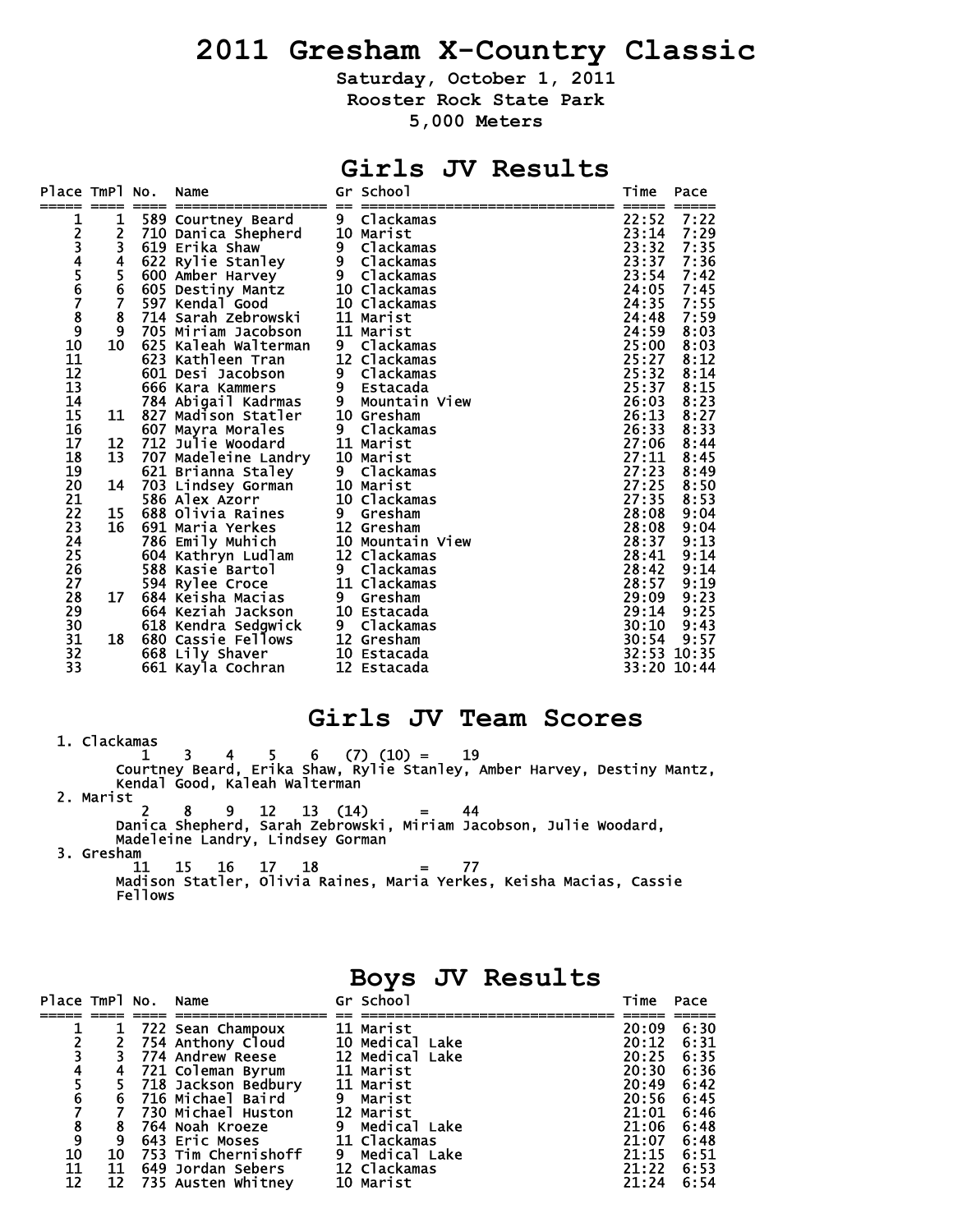| 13              | 13 | 756 Nathan Dingfield                                      |   | 10 Medical Lake            | 21:44 | 7:00 |
|-----------------|----|-----------------------------------------------------------|---|----------------------------|-------|------|
| 14              | 14 |                                                           |   | 12 Medical Lake            | 21:49 | 7:02 |
| 15              | 15 | rou Clay Watters<br>644 Jeremy Nisbett<br>645 Aley Bories |   | 12 Clackamas               | 21:58 | 7:05 |
| 16              | 16 | 645 Alex Parini                                           |   | 10 Clackamas               | 21:59 | 7:05 |
| 17              | 17 | 628 Matthew Cadieux                                       |   | 9 Clackamas                | 22:02 | 7:06 |
| 18              | 18 | 630 Zac Eckelman                                          |   |                            | 22:05 | 7:07 |
| 19              | 19 | 639 Gabe Llewellyn                                        |   | 9 Clackamas<br>9 Clackamas | 22:06 | 7:07 |
| 20              |    | 794 Arjan Baleswaran                                      |   | 9 Mountain View            | 22:18 | 7:11 |
| 21              | 20 | 731 Brennan Lilley                                        |   | 10 Marist                  | 22:26 | 7:13 |
| 22              |    | 732 Pedro Rivas                                           |   | 10 Marist                  | 22:34 | 7:16 |
| 23              | 21 | 771 Aj Parker                                             |   | 12 Medical Lake            | 22:37 | 7:17 |
| 24              |    | 632 Daniel Hipshman                                       |   | 12 Clackamas               | 22:41 | 7:18 |
| 25              |    | 650 Tyler Sebers                                          |   | 12 Clackamas               | 22:43 | 7:19 |
| $\overline{26}$ |    | 653 Alex Springer                                         |   | 9 Clackamas                | 22:43 | 7:19 |
| 27              |    | 657 Caleb Walterman                                       |   | 12 Clackamas               | 22:47 | 7:20 |
| 28              |    | 751 Joshua Bonsant                                        |   | 11 Medical Lake            | 22:49 | 7:21 |
| 29              |    | 765 Kirill Lesnykh                                        |   | 9 Medical Lake             | 23:04 | 7:26 |
| 30              |    | 805 Marcus White                                          |   | 11 Mountain View           | 23:12 | 7:29 |
| 31              |    | 646 Tanner Parks                                          |   | 9 Clackamas                | 23:16 | 7:30 |
| 32              |    | 804 Jeffrey Valvo<br>776 Conley Robinson                  |   | 12 Mountain View           | 23:16 | 7:30 |
| 33              |    |                                                           |   | 12 Medical Lake            | 23:29 | 7:34 |
| $\overline{34}$ |    | 758 Taylor Dormaier                                       |   | 11 Medical Lake            | 23:46 | 7:39 |
| 35<br>36        |    | 725 Anthony Finn                                          |   | 10 Marist                  | 24:15 | 7:49 |
|                 |    | 770 Jerome Morales                                        |   | 10 Medical Lake            | 24:59 | 8:03 |
| 37              |    | 637 Steve Kim                                             |   | 11 Clackamas               | 24:59 | 8:03 |
| 38              |    | 673 Nick Founds                                           |   | 9 Estacada                 | 25:00 | 8:03 |
| 39              |    | 641 Ryan Magee                                            |   | 11 Clackamas               | 25:10 | 8:06 |
| 40              |    | 659 Weiyi Zhou                                            |   | 9 Clackamas                | 25:11 | 8:07 |
| 41              |    | 648 Lukas Rowland                                         |   | 9 Clackamas                | 25:12 | 8:07 |
| 42              |    | 677 Peter Nelke                                           |   | 9 Estacada                 | 25:34 | 8:14 |
| 43              |    | 694 Parker Blankenship 9 Gresham                          |   |                            | 26:27 | 8:31 |
| 44              |    | 767 James Loeffler                                        |   | 9 Medical Lake             | 26:36 | 8:34 |
| 45              |    | 752 Justin Brundage                                       |   | 9 Medical Lake             | 27:32 | 8:52 |
| 46              |    | 724 Tyler Fechtel                                         |   | 9 Marist                   | 27:59 | 9:01 |
| 47              |    | 798 Nick Hill                                             | 9 | Mountain View              | 30:33 | 9:50 |

## **Boys JV Team Scores**

1. Marist

 $1 \quad 4 \quad 5 \quad 6 \quad 7 \quad (12) \quad (20) = \quad 23$  Sean Champoux, Coleman Byrum, Jackson Bedbury, Michael Baird, Michael Huston, Austen Whitney, Brennan Lilley 2. Medical Lake

 2 3 8 10 13 (14) (21) = 36 Anthony Cloud, Andrew Reese, Noah Kroeze, Tim Chernishoff, Nathan Dingfield, Clay Watters, Aj Parker

3. Clackamas

 9 11 15 16 17 (18) (19) = 68 Eric Moses, Jordan Sebers, Jeremy Nisbett, Alex Parini, Matthew Cadieux, Zac Eckelman, Gabe Llewellyn

| Place TmPl No.  |               | Name                                     |                | Gr School         | Time       | Pace |
|-----------------|---------------|------------------------------------------|----------------|-------------------|------------|------|
|                 |               |                                          |                |                   |            |      |
|                 | 1             | 701 Monica Anderson                      |                | 11 Marist         | 20:18      | 6:33 |
|                 | 2             | 704 Emily Hollander                      |                | 10 Marist         | 20:36      | 6:38 |
|                 | 3             | 685 Haley McDonald 11 Gresham            |                |                   | 20:57      | 6:45 |
|                 | $rac{4}{5}$   | 713 Anne Yates                           |                | 9 Marist          | 21:25      | 6:54 |
|                 |               | 706 Claire Koester                       |                | 12 Marist         | 21:38      | 6:58 |
|                 | $\bf 6$       | 682 Erica Keathley                       |                | 10 Gresham        | 21:50      | 7:02 |
|                 |               | 606 Kayla McNeeley                       |                | 10 Clackamas      | 21:53      | 7:03 |
| 123456789       | $\frac{8}{9}$ | 665 Mariah Johnson                       |                | 9 Estacada        | 21:54      | 7:03 |
|                 |               | 686 Alicia Nunziato                      |                | 10 Gresham        | 21:55 7:04 |      |
| 10              | 10            | 747 Kelby Wegner                         |                | 11 Medical Lake   | 22:01      | 7:06 |
| 11              | 11            | 711 Shannon Walsh                        |                | 11 Marist         | 22:05      | 7:07 |
| 12              | 12            | 791 Hanna Walton        10 Mountain View |                |                   | 22:11      | 7:09 |
| 13              | 13            | 626 Leah Zetterlund                      |                | 10 Clackamas      | 22:20      | 7:12 |
| 14              | 14            | 587 Sydney Azorr 10 Clackamas            |                |                   | 22:47      | 7:20 |
| 15              | 15            | 690 Diana Tovar 12 Gresham               |                |                   | 22:57      | 7:23 |
|                 | 16            | 593 Monique Cadieux 11 Clackamas         |                |                   | 22:59      | 7:24 |
| 16<br>17        | 17            | 683 Hanna Kristensen                     |                | 12 Gresham        | 23:00      | 7:24 |
| 18              | 18            | 615 Natasha Rowland                      |                | 12 Clackamas      | 23:11      | 7:28 |
|                 | 19            | 785 Kara Krebs                           |                | 10 Mountain View  | 23:22      | 7:32 |
| 19<br>20        | 20            | 616 Kennedy Rufener                      |                | 11 Clackamas      | 23:27      | 7:33 |
|                 | 21            | 603 Lauren Kelly                         |                | 12 Clackamas      | 23:28      | 7:34 |
| $\frac{21}{22}$ |               | 591 Olivia Brant                         |                | 10 Clackamas      | 23:28      | 7:34 |
| 23              |               | 22 789 Jane Provost                      |                | 9 Mountain View   | 23:29      | 7:34 |
| 24              | 23            | 812 Danica Roady                         | 9 <sup>°</sup> | Portland Lutheran | 23:30      | 7:34 |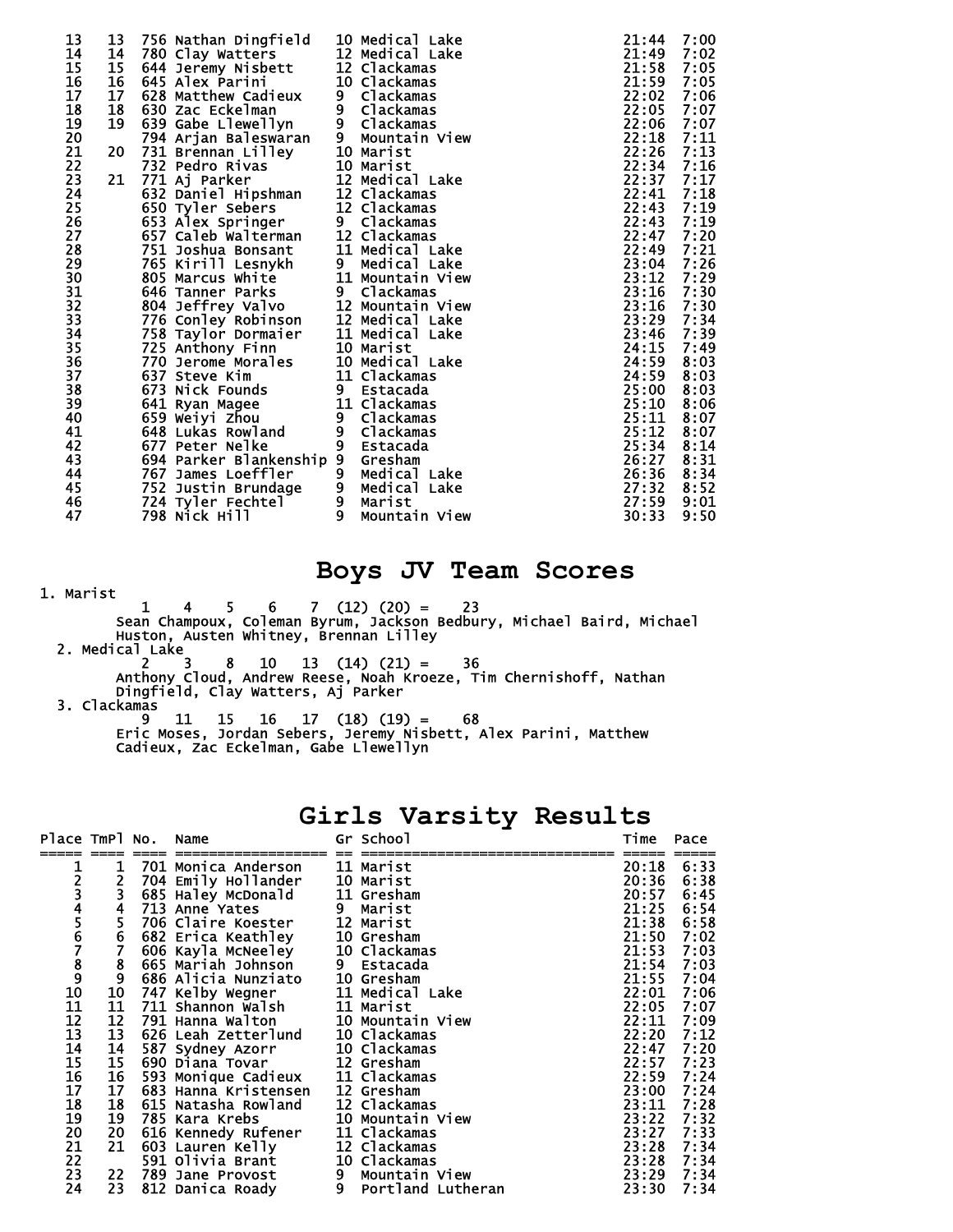| 25       | 24 | 708 Delanee Martin                | 11 Marist            | 23:39 | 7:37        |
|----------|----|-----------------------------------|----------------------|-------|-------------|
| 26       | 25 | 679 Stephanie Bishop              | 12 Gresham           | 23:39 | 7:37        |
| 27       | 26 | 815 Patricia Stein                | 12 Portland Lutheran | 24:03 | 7:45        |
| 28       | 27 | 662 Madeline Dinsdale 11 Estacada |                      | 24:06 | 7:46        |
| 29       |    | 608 Ashley Neale                  | 11 Clackamas         | 24:09 | 7:47        |
| 30       | 28 | 740 Abigail Morrison              | 10 Medical Lake      | 24:10 | 7:47        |
| 31       |    | 598 Samantha Gutwig               | 12 Clackamas         | 24:16 | 7:49        |
| 32       | 29 | 783 Cynthia Guzman                | 11 Mountain View     | 24:26 | 7:52        |
| 33       | 30 | 788 Amy Provost                   | 11 Mountain View     | 24:56 | 8:02        |
| 34       | 31 | 667 Robin Lindland                | 12 Estacada          | 25:00 | 8:03        |
| 35       | 32 | 781 Liepa Braciulyte              | 9 Mountain View      | 25:01 | 8:03        |
| 36<br>37 | 33 | 806 Morgan Grubb                  | 12 Portland Lutheran | 25:02 | 8:04        |
|          | 34 | 813 Hanñah Solberg                | 9 Portland Lutheran  | 25:08 | 8:06        |
| 38       |    | 35 814 Dominique Stein            | 9 Portland Lutheran  | 25:17 | 8:09        |
| 39       | 36 | 669 Annie Shibahara               | 10 Estacada          | 25:26 | 8:11        |
| 40       |    | 37 811 Paola Phipps               | 10 Portland Lutheran | 25:43 | 8:17        |
| 41       | 38 | 744 Kaylin Sattler                | 9 Medical Lake       | 25:43 | 8:17        |
| 42       | 39 | 807 Kaitlin Howard                | 10 Portland Lutheran | 25:44 | 8:17        |
| 43       | 40 | 660 Alexis Chavez                 | 11 Estacada          | 26:34 | 8:33        |
| 44       |    | 808 Lindsay Lebrun                | 12 Portland Lutheran | 27:55 | 8:59        |
| 45       | 41 | 748 Maleeka Wegner                | 9 Medical Lake       | 28:07 | 9:03        |
| 46       | 42 | 743 McKenzie Rutzer               | 12 Medical Lake      | 28:10 | 9:04        |
| 47       | 43 | 737 Emily Bonsant                 | 10 Medical Lake      |       | 34:08 11:00 |

## **Girls Varsity Team Scores**

 1. Marist 1 2 4 5 11 (24) = 23 Monica Anderson, Emily Hollander, Anne Yates, Claire Koester, Shannon Walsh, Delanee Martin 2. Gresham 3 6 9 15 17 (25) = 50 Haley McDonald, Erica Keathley, Alicia Nunziato, Diana Tovar, Hanna Kristensen, Stephanie Bishop 3. Clackamas 7 13 14 16 18 (20) (21) = 68 Kayla McNeeley, Leah Zetterlund, Sydney Azorr, Monique Cadieux, Natasha Rowland, Kennedy Rufener, Lauren Kelly 4. Mountain View<br>12 19 12 19 22 29 30 (32) = 112 Hanna Walton, Kara Krebs, Jane Provost, Cynthia Guzman, Amy Provost, Liepa Braciulyte 5. Estacada 8 27 31 36 40 = 142 Mariah Johnson, Madeline Dinsdale, Robin Lindland, Annie Shibahara, Alexis Chavez 6. Portland Lutheran 23 26 33 34 35 (37) (39) = 151 Danica Roady, Patricia Stein, Morgan Grubb, Hannah Solberg, Dominique Stein, Paola Phipps, Kaitlin Howard 7. Medical Lake<br> $10$  28 10 28 38 41 42 (43) = 159 Kelby Wegner, Abigail Morrison, Kaylin Sattler, Maleeka Wegner, McKenzie Rutzer, Emily Bonsant

| Boys Varsity Results |  |
|----------------------|--|
|----------------------|--|

| Place TmPl No.                     |                                             | Name                                                                                | Gr School        | Time  | Pace             |
|------------------------------------|---------------------------------------------|-------------------------------------------------------------------------------------|------------------|-------|------------------|
|                                    |                                             |                                                                                     |                  |       |                  |
|                                    |                                             | 635 Alan Johnston                                                                   | 12 Clackamas     | 17:03 | 5:30             |
|                                    |                                             | 801 Connor Niemi                                                                    | 12 Mountain View | 17:05 |                  |
|                                    | $\frac{2}{3}$                               | 697 Dylan Hanson                                                                    | 12 Gresham       | 17:09 | $5:30$<br>$5:32$ |
|                                    |                                             | 652 Ciaran Smythe                                                                   | 12 Clackamas     | 17:18 | 5:34             |
|                                    | $rac{4}{5}$                                 | <b>763 Zeb Klemke</b>                                                               | 11 Medical Lake  | 17:27 | 5:37             |
|                                    |                                             | 769 Peter Loeffler 12 Medical Lake                                                  |                  | 17:36 |                  |
| 12345678910                        | $\frac{6}{7}$                               | 692 Morgan Benson                                                                   | 12 Gresham       | 17:39 | $5:40$<br>$5:41$ |
|                                    |                                             | 733 Zach Silva                                                                      | 11 Marist        | 18:01 | 5:48             |
|                                    |                                             |                                                                                     |                  | 18:08 | 5:50             |
|                                    | $\begin{array}{c} 8 \\ 9 \\ 10 \end{array}$ | 757 Micah Dingfield     9   Medical Lake<br>799 Nicholas Hurst     10 Mountain View |                  | 18:09 |                  |
|                                    | 11                                          | 699 Eric Johnsen                                                                    | 11 Gresham       | 18:19 | $5:51$<br>$5:54$ |
| $\frac{11}{12}$<br>$\frac{12}{13}$ | 12                                          | 793 Ahmon Afenegus 9 Mountain View                                                  |                  | 18:19 | 5:54             |
|                                    | 13                                          | 800 Ryan Mallory 12 Mountain View                                                   |                  | 18:38 | 6:00             |
|                                    |                                             | 734 Garrett Stollar 10 Marist                                                       |                  | 18:48 | 6:03             |
| $\frac{14}{15}$                    | $\frac{14}{1}$                              |                                                                                     |                  |       |                  |
|                                    | 15                                          | 723 Jordan Christian                                                                | 12 Marist        | 18:49 | 6:04             |
|                                    | 16                                          | 797 Ryan Harrah             10 Mountain View                                        |                  | 18:50 | 6:04             |
| 16<br>17                           | 17                                          | 775 Dominic Rehm                                                                    | 9 Medical Lake   | 18:51 | 6:04             |
| 18                                 | 18                                          | 695 Juan Fernandez                                                                  | 11 Gresham       | 18:57 | 6:06             |
| 19                                 |                                             | <b>19 715 Drew Anderson</b>                                                         | 10 Marist        | 19:01 | 6:07             |